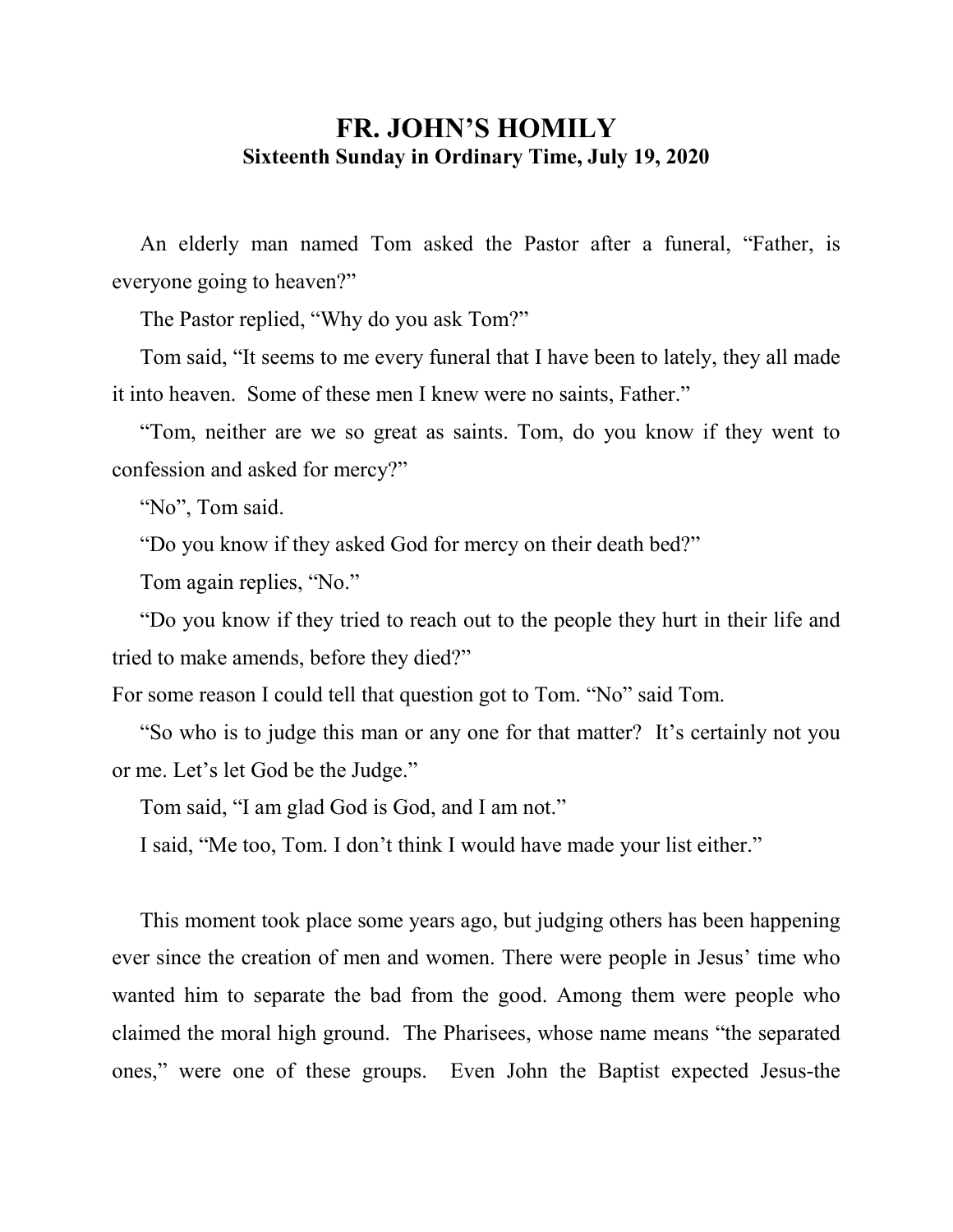Messiah to have a separation of the righteous and unrighteous. John did not baptize anyone unless they showed some sign of their readiness and conversion. Again, remember John was getting hearts ready for Jesus.

 Jesus does talk about some separation that takes place in the end times, like when He talks about the chaff from the wheat, sheep and the goats. "He will gather his wheat into his barn; but the chaff he will burn in a fire that will never go out." (Mt 3:12) or "He will place the sheep on his right and the goats on his left". (Mt 25:33)

 We know there will be some separation at the end time. God is like a wise farmer, or wise shepherd, who knows how to decide the separation. However as we look to Jesus, we can ask who does he hang around? He had all sorts of people around him: the learned, the ignorant, the good-living, the bad living, taxcollectors, sick, lame, blind, lepers, prostitutes, and the like. We have to ask ourselves, what is God doing? People even judged Jesus for who his friends were and the company he kept. Why doesn't he weed them out?

 As any gardener or farmer knows, weeding can be the greatest threat to his crops or garden and especially to the young seedling. At first, the problem is one of identifying which is which. The weeds must be left until the seedling can be clearly recognized. Even then, removing the weeds may pose an even greater threat. It might sever the seedling's root system. Often the weed brings the seedling away with it. This is what Jesus is referring to in the parable today.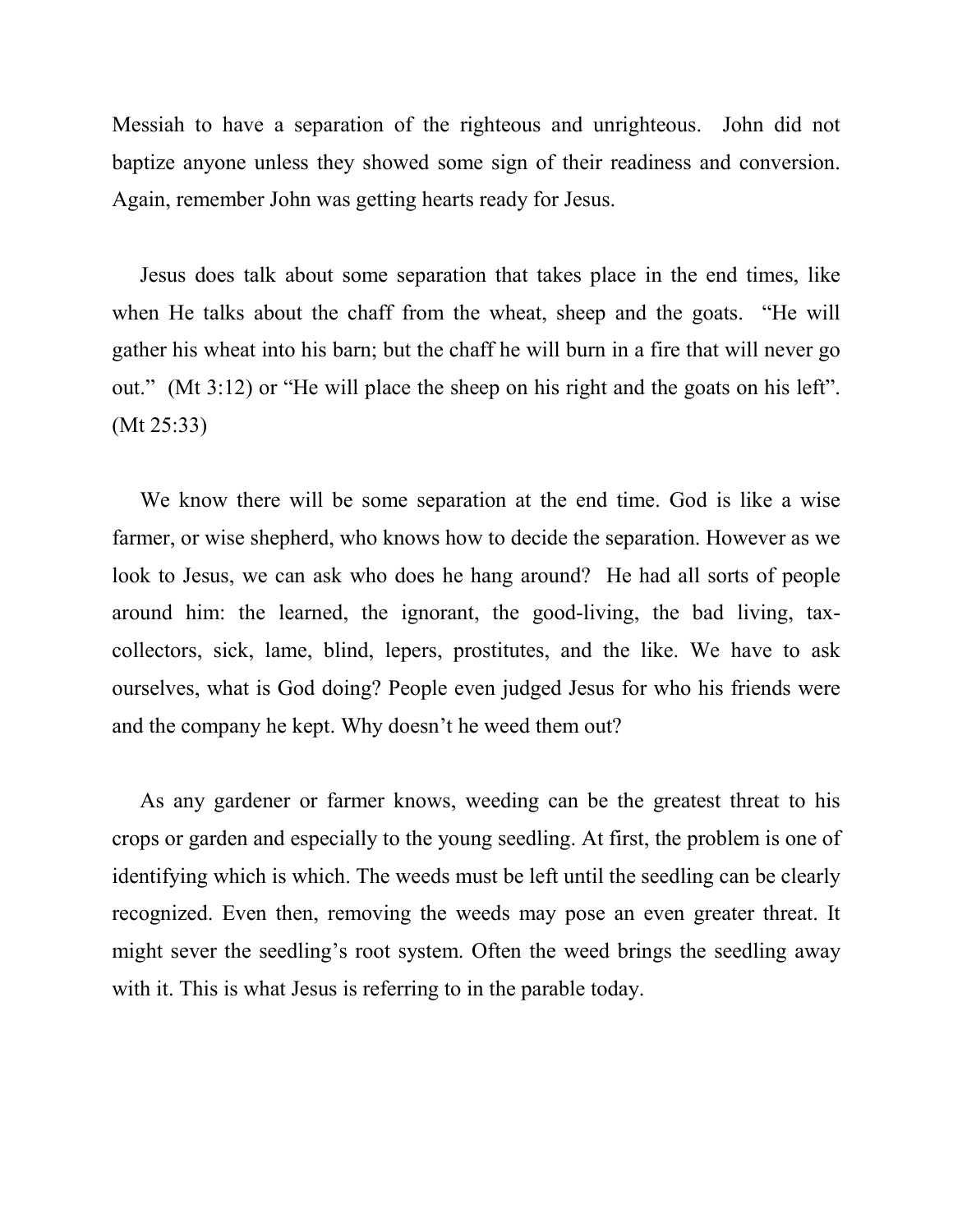In the case of human beings it is an even more risky business. "Weeding-out" has no history of success. I would like to repeat this, weeding out has no history of success, and yet there are still people who want to do this - weeding out of others.

 Even after Hitler's weeding out of the 6 million Jews, some 70 years later the Bosnian Serbs attempted the brutal policy of "ethnic cleansing," and there are many other example as well. Too many examples. Weeding out is happening even today. Race, religion, color, sex, politics are still considered ways we use for identifying society's weeds.

 How about from the womb to the tomb? The unborn child, the seed of life, is threatened with abortion. At the other end of life, euthanasia is proposed as the final solution to get rid of the useless. We can see how dangerous these thoughts and actions can become. And how is it very much alive today, this weeding out.

 Weeding out is not confined just to those who are in charge or have authority over our lives. We're all tempted to try our hand at it. We are sharp at spotting the undesirables, the troublemakers, the misfits. This is all of us, young and old. One shudders to think of the people who might have been weeded out if God had not chosen to intervene. Probably most of the saints on our calendars would have never made it if left up to us.

 I have a book that is called, *Saints Behaving Badly*. I like the title because it lets us know that many of our saints were bad people at first before coming to know Jesus and His love for them, forever changing their lives. Some of these great sinners to saints, are St. Dismas, St. Matthew, St. Mary Magdalene, St. Peter and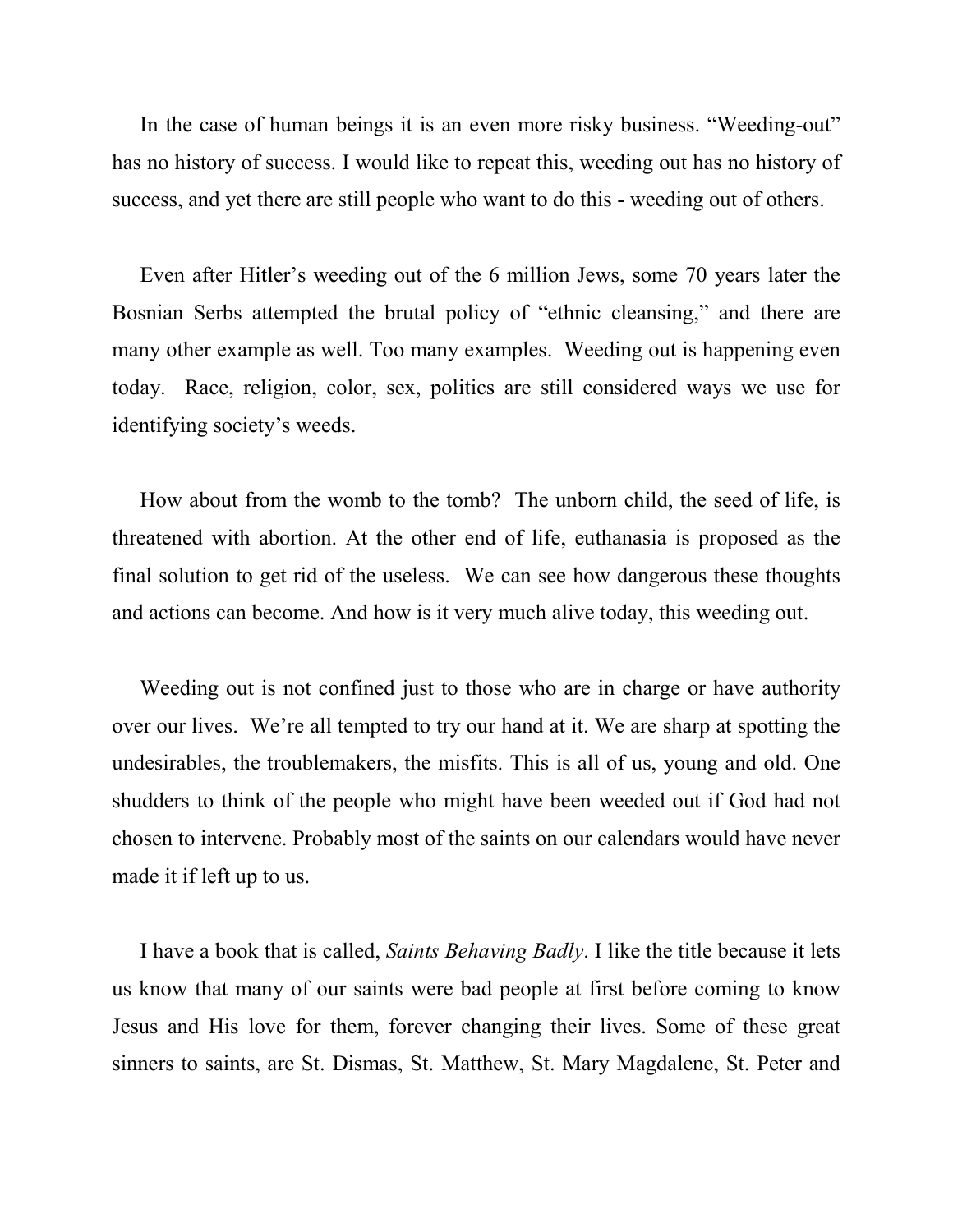Paul, St. Augustine, list goes on and on. We just don't know who will be the great sinner or the saint in the end, only God knows.

 If not, then think of Peter who after his triple denial of Jesus during the crucifixion crisis should have been weeded out for failing the leadership test. Paul would have never been brought into the community of believers because of his being a persecutor. Do you know who St. Dismas is? He is the condemned criminal that died with Jesus on Calvary. He is the one that asked Jesus to remember him when he comes into his kingdom. Jesus says, "Today you will be with me in Paradise."

 Strange isn't it that Christ never weeded out Judas? Jesus is God, and He called the 12 to be His apostles. He knew Judas Iscariot and yet never told him to leave. He only told him at the Last Supper to leave and do what he must do according to the Scriptures. Why did Jesus not tell Judas to leave him earlier on in his three years with him? Maybe in Jesus there was always hope that Judas would not betray him. Or that Judas could have turned out like Peter, if he would have repented and accepted Jesus forgiveness.

 One thing is for sure, we are not the best of judges. We are not so wise, so it is best if we learn to Let God be God. And we must learn to Wait, Wait, and Wait on the Lord. Wait till the end, and let God be the judge. As it states in Psalms 103, "Merciful and gracious is the Lord, slow to anger, abounding in mercy".

 To the question in the Gospel today, "Do you want us to go and weed it out?" the answer from Jesus is "No." And the reason is clear. Only God has eyes to discern what a weed is and what is wheat. Weeding out is God's decision not ours.